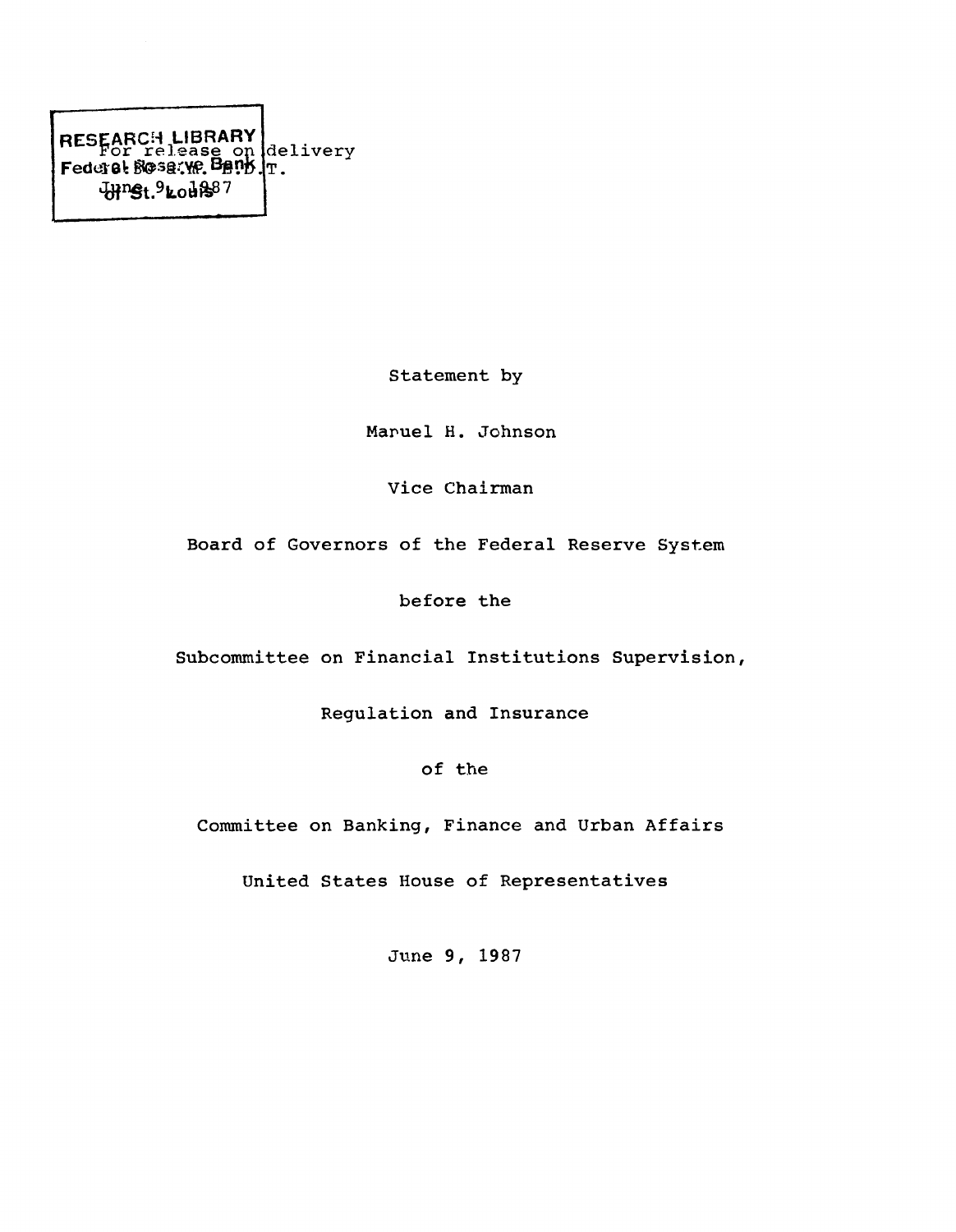I am pleased to appear on behalf of the Federal Reserve Board to offer additional testimony on the issue of money laundering. The Federal Reserve has a strong commitment to implementing appropriate policies to ensure compliance with laws enacted to eliminate money laundering.

My goal today is to more fully inform the Committee of efforts by myself and by staff to press for greater international cooperation by bank supervisors in addressing the use of banking organizations to launder money. In addition, the Committee has asked for a status report on the studies required under the Anti-Drug Abuse Act of 1986 and that I address the subject of bank fraud and insider dealing. Finally, I will provide further information on the Federal Reserve's supervisory efforts to ensure compliance with the Bank Secrecy Act and other laws to discourage the use of banks and the payments system generally for laundering money.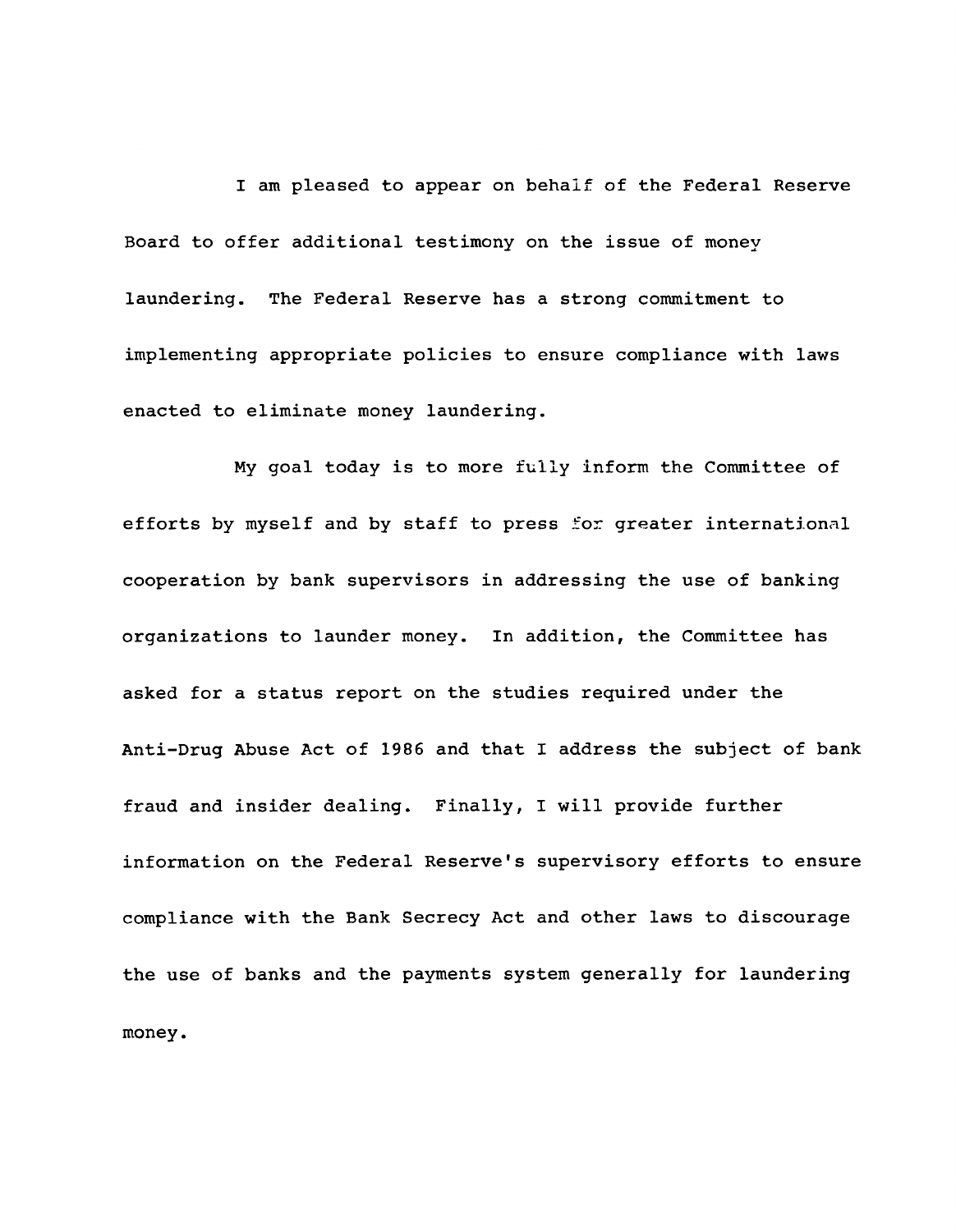## International Cooperation

The Federal Reserve shares the concerns of this Committee and believes that the effectiveness of efforts to discourage money laundering could be further enhanced by initiatives on an international level. For the past year, the Federal Reserve, together with the other Federal banking agencies, has worked to secure the cooperation of bank supervisory authorities in other countries of the world. Discussions have been held amoung members of the Basle Committee on Bank Regulation and Supervisory Practices<sup>1</sup> with the goal of obtaining a consensus on how best to proceed with efforts to discourage criminal elements from using the international payments system for the purpose of laundering money. The subject was first raised with the Basle Committee in a meeting in Washington last June. Although all members of the Committee

**- 2 -**

 $1$ The Basle Committee was established at the end of 1974 by the central bank governors of the Group of Ten industralized countries with the objective of strengthening collaboration among national authorities in their prudential supervision of international banking. The Committee, whose members are officials of the central banks and supervisory agencies, meets three times a year at the Bank for International Settlements in Basle, Switzerland.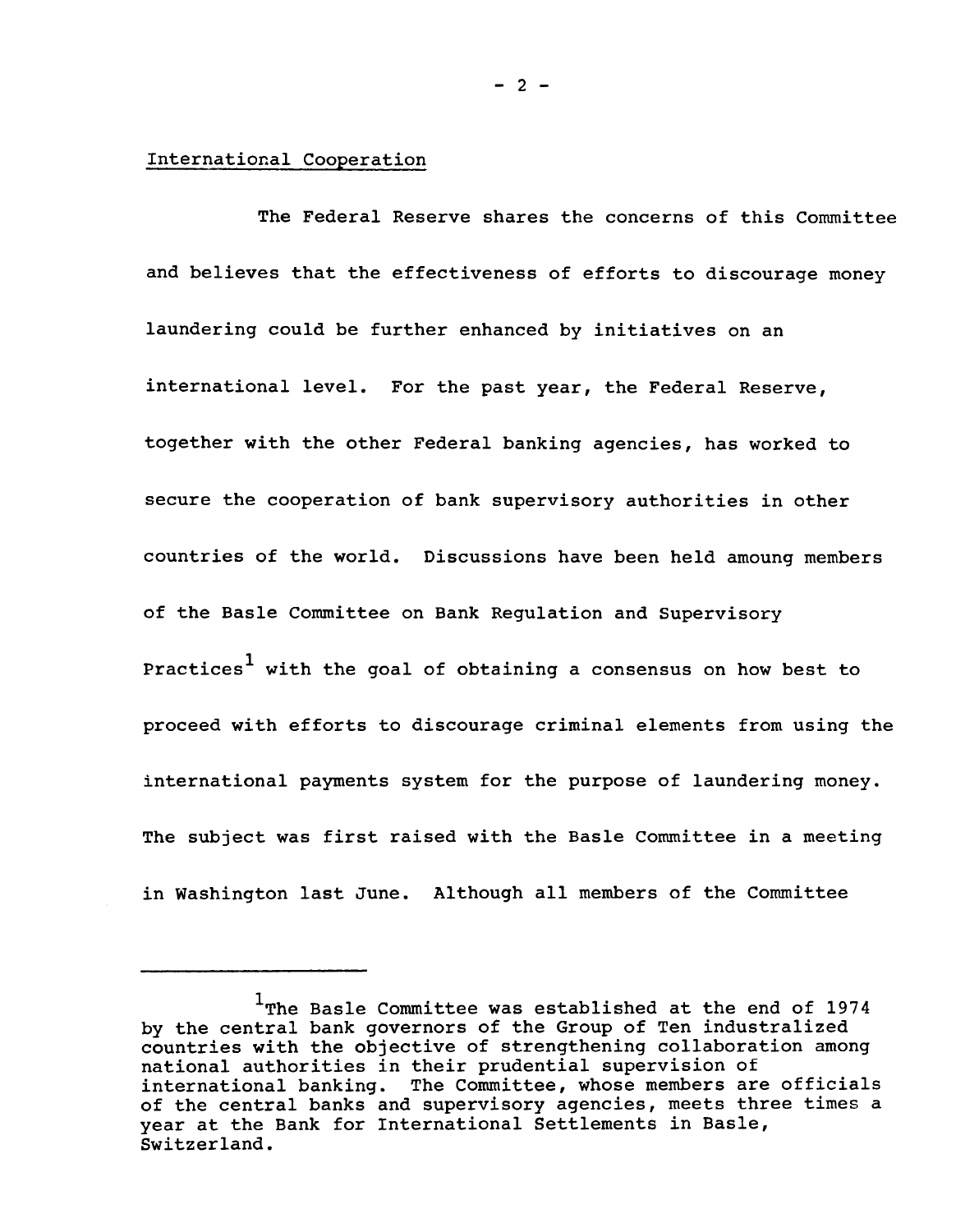were clear in their view that abuse of the banking system in the form of currency laundering was a serious matter, many felt that the primary responsibility for monitoring and detecting this activity rested largely with law enforcement authorities. Nonetheless, the Committee agreed that the subject should be reviewed, and at the December 1986 meeting the U.S. delegation agreed to draft a paper outlining the issue and making recommendations.

In addition, this paper will propose rules of conduct that could be utilized by banks in any country to discourage the use of the payments system for illegal transactions. In constructing this proposal, we have consulted with other countries for the purpose of incorporating their ideas as well as seeking their support of a more active role for bank supervisors. We expect that in the next few weeks a draft of an initial proposal will be ready for review by the Basle Committee and we are attempting to put the item on the Committee agenda for the regular meeting later this month. We recognize that encouraging foreign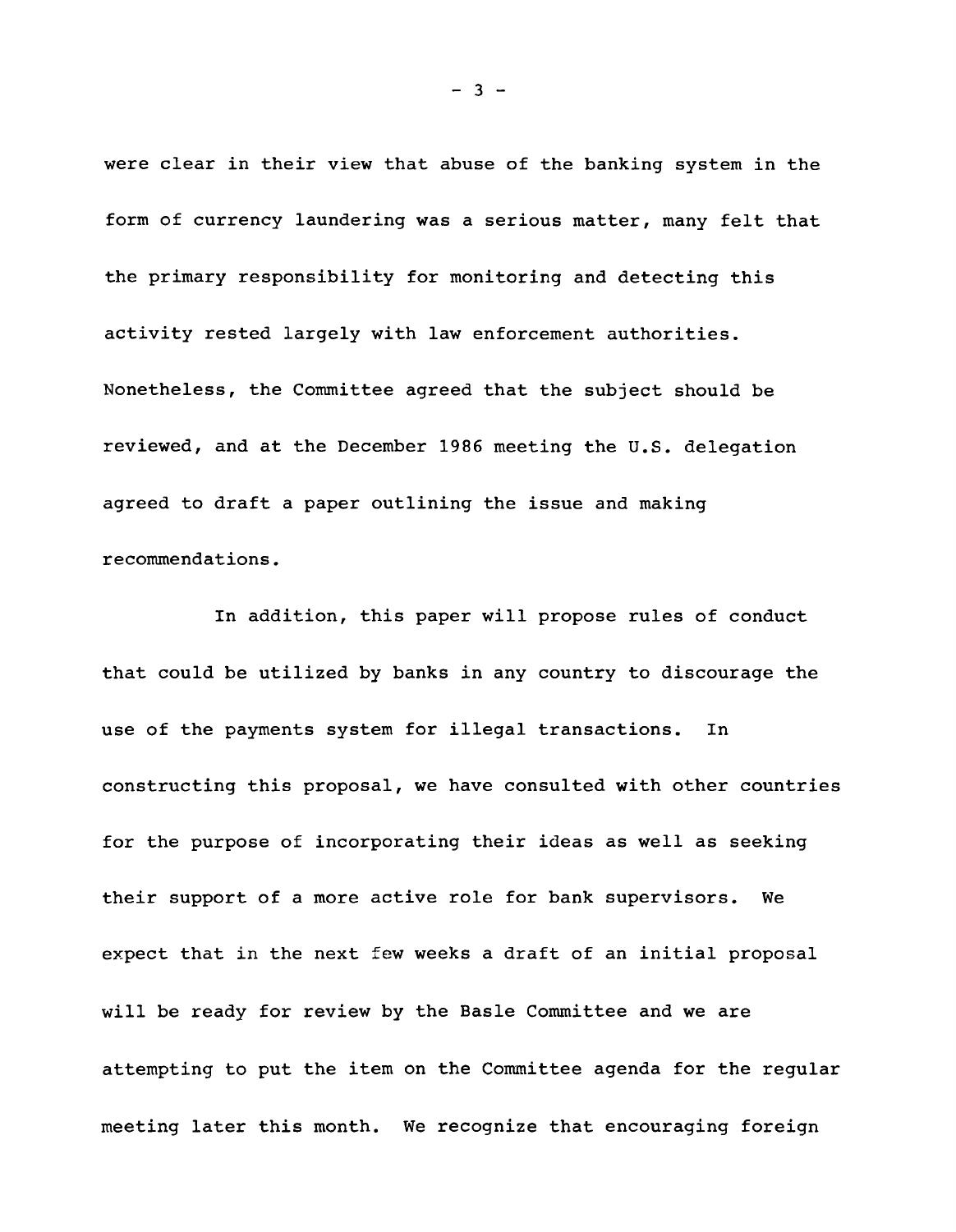supervisors to endorse the concept that international banks should adopt a code of conduct falls short of the extensive currency reporting requirements in place in the United States; however, we are hopeful that this effort, in combination with the activities of our federal law enforcement authorities, will make a meaningful contribution toward inhibiting the use of the banking system for illicit money laundering.

Attempts to eliminate money laundering through legislation are, of course, not confined to the United States. Recently, Switzerland for example has proposed laws designed to make money laundering a crime. It is our hope that other countries will follow suit. The proposed rules of conduct to which I have just referred endorse the concept that bank supervisory authorities should support legislation that would make money laundering a crime.

Federal Reserve efforts to encourage international cooperation in this area will not be limited to the Basle Committee. We intend to discuss this issue when appropriate at

 $-4-$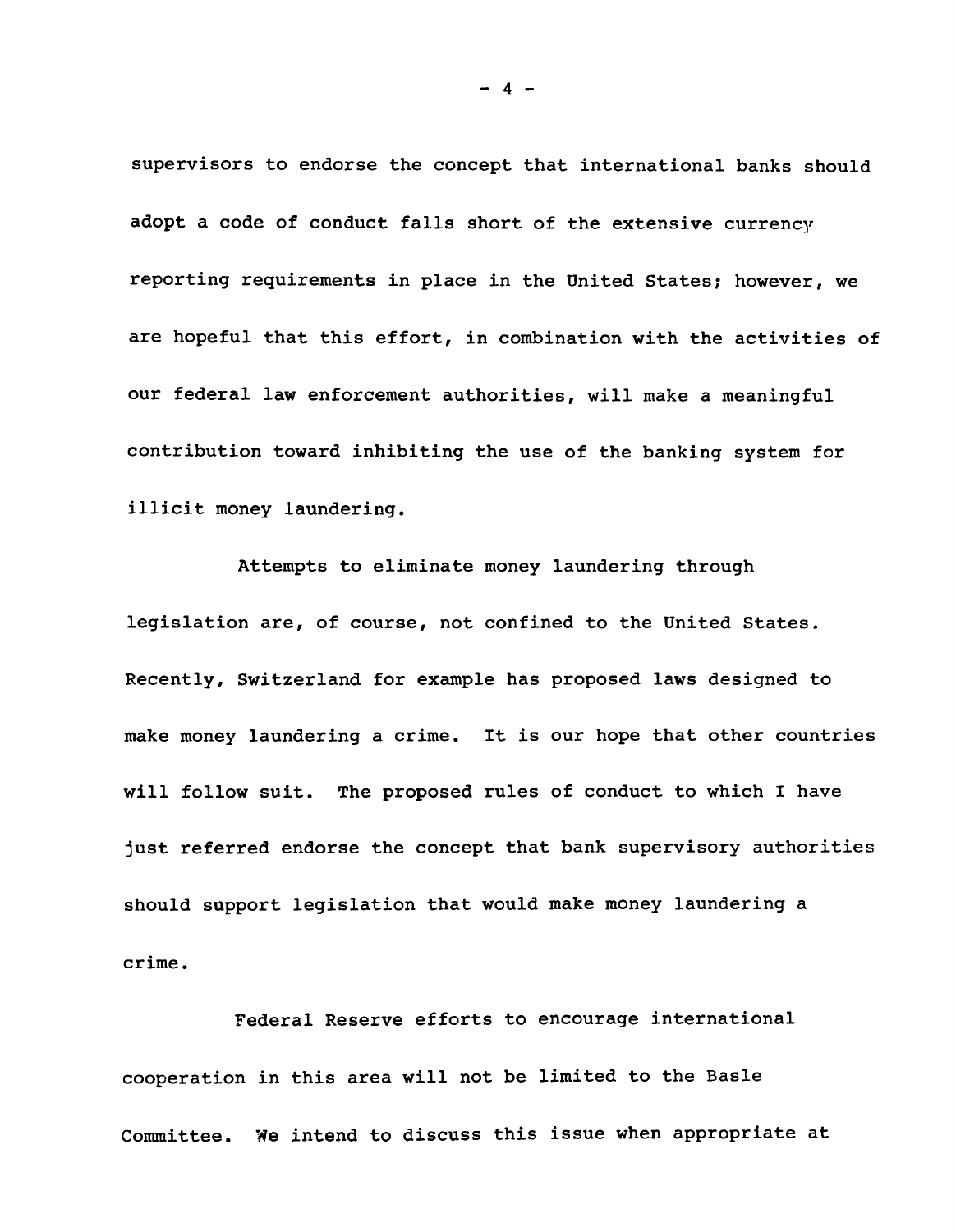formal and informal meetings with foreign bank supervisory authorities. It is our hope, however, that the work going on in the Basle Supervisors' Committee will serve as the principal vehicle for advancing effective constraints on the involvement of international banking institutions in money laundering activities. International Studies

The Anti-Drug Abuse Act of 1986 requires that two studies be conducted and furnished to this Committee. Both of these studies are being prepared under the auspices of the Department of the Treasury in consultation with the Board of Governors. The Justice Department is also to contribute to one of the studies.

The first study deals with the results of discussions with central banks and other appropriate governmental authorities concerning the establishment of arrangements to facilitate the flow of information amoung supervisory authorities throughout the world. The flow of information amoung international supervisors is particularly important, and the Federal Reserve is discussing with international authorities the need to improve communications and

**- 5 -**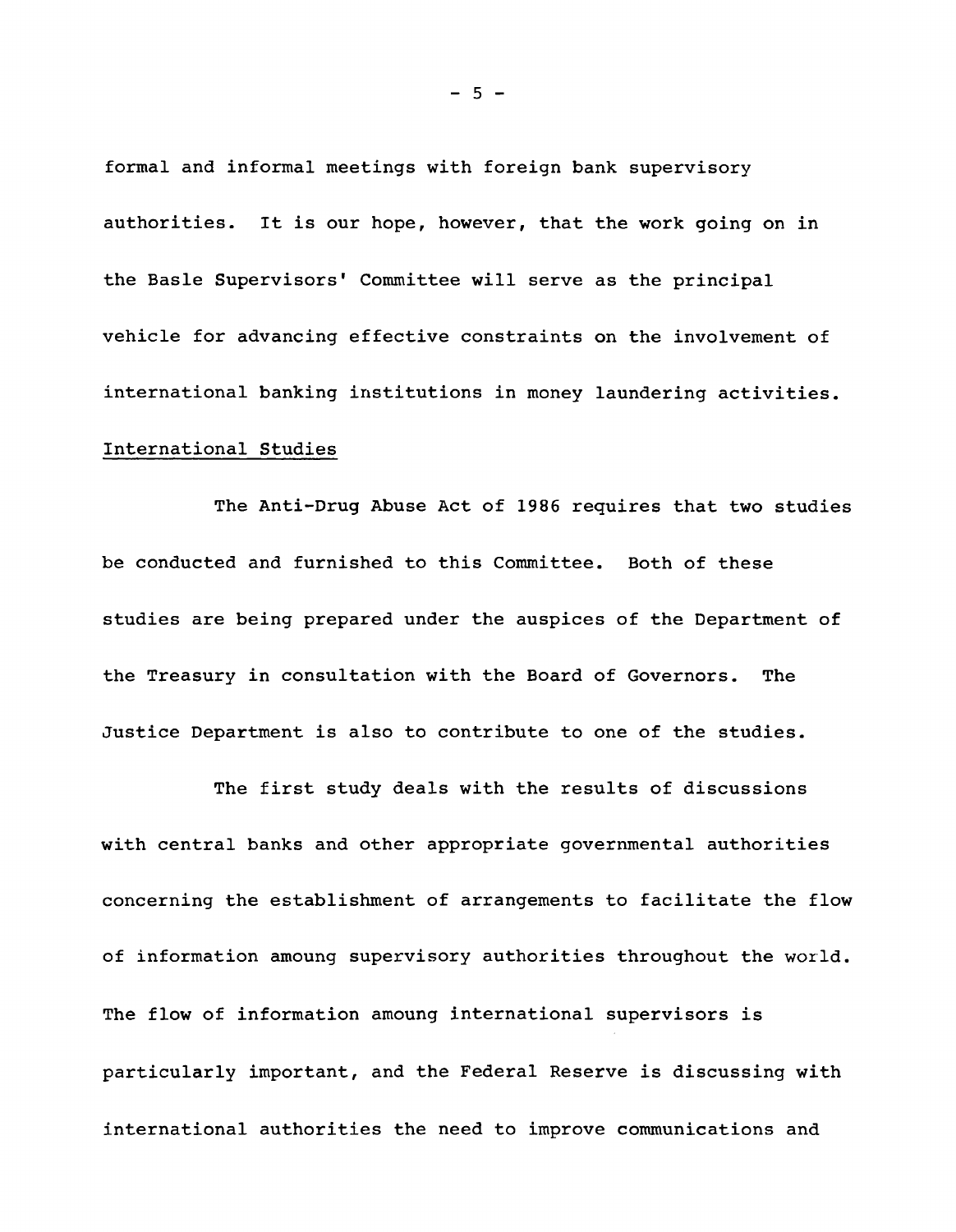information-sharing procedures in order to strengthen supervisory activities vis-a-vis international banking organizations. We expect to be able to provide Treasury with the results of our discussions in sufficient time to ensure a timely response to this Committee.

The other study requires that information be furnished to this Committee on: (1) the extent to which foreign branches of domestic institutions are used to facilitate illicit transfers of currency and other monetary instruments or to evade reporting requirements; (2) the extent to which D.S. law is applicable to the activities of such foreign branches; and (3) methods for obtaining the cooperation of foreign countries for the purpose of enforcing money laundering laws and currency reporting requirements. The Federal Reserve and the Comptroller of the Currency were asked to assist the Treasury on Sections (2) and (3) of the study. While we are still in the process of developing materials to provide to the Treasury, we expect the study to be completed within the Committee's requested time frame.

 $-6-$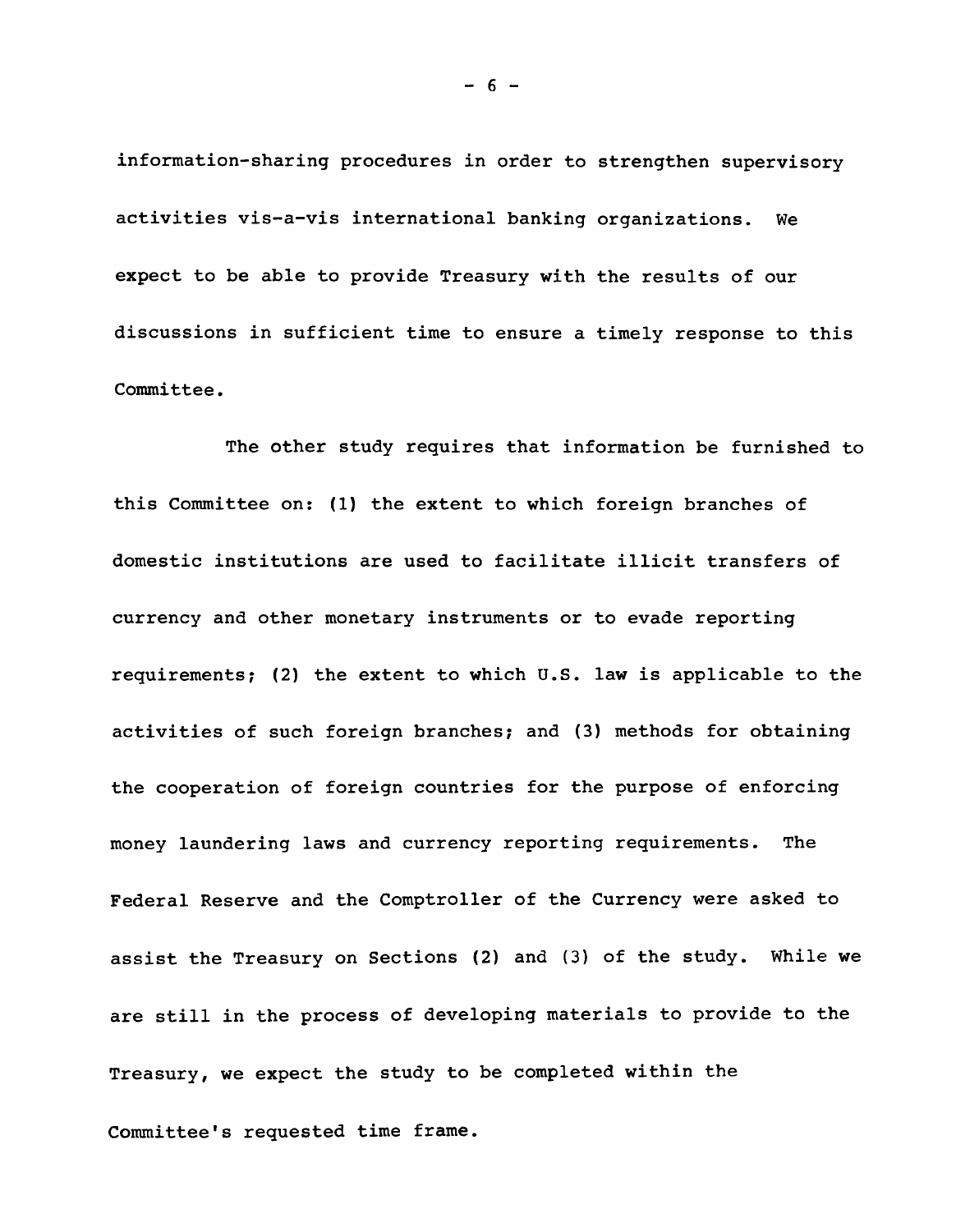## Bank Fraud and Insider Dealing

I would now like to turn to the subject of bank fraud and insider dealings. Experience has demonstrated that insider abuse and misconduct, as well as criminal activities, are among the factors contributing to bank failures. Data provided by the Department of Justice and the Federal Bureau of Investigation confirm that criminal misconduct, such as fraud and embezzlement, is a serious problem. For example, the FBI recently reported that in 1985 it worked on 6,373 bank fraud and embezzlement cases--one third of which involved amounts exceeding \$100,000. In 1986, this number rose to 7,286--with a corresponding increase in the number of cases over \$100,000. The FBI reports that in 1985, the amount of reported dollar losses due to bank fraud and embezzlement totaled about \$850 million; in 1986, this total increased to over \$1.1 billion.

Over the last several years, the Federal Reserve by itself, and in conjunction with the other federal banking and law enforcement agencies, has taken a number of steps to address bank

**- 7 -**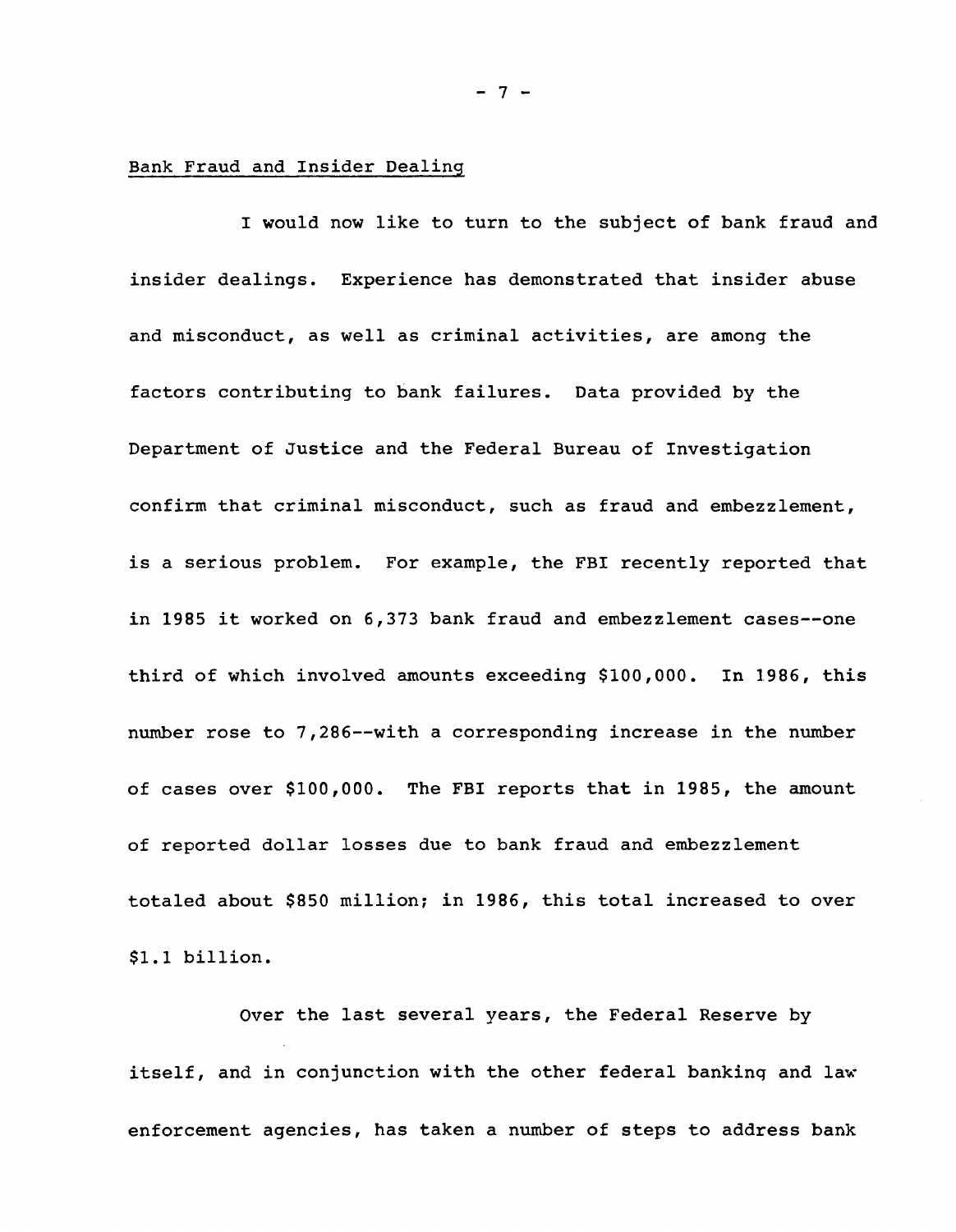fraud and insider abuse. A major part of this effort relates to our involvement in the Interagency Bank Fraud Enforcement Working Group (the "Working Group") that was formed in April 1985. The Working Group is comprised of officials from all of the Federal financial institution regulatory agencies, the Justice Department and the FBI. The principal results of the Working Group's efforts over the last two years include the following:

- o The Working Group developed and implemented a uniform criminal referral form to be used by all banks, bank holding companies, savings and loan institutions, and credit unions.
- o The Department of Justice developed and implemented a "significant referral" tracking system. For this purpose, a criminal referral is considered "significant" if the dollar amount of the suspected violation exceeds \$200,000, the suspected offense involves insider abuse by senior officials, or the violation involves, in the opinion of Board staff, activities or practices that

 $-8 -$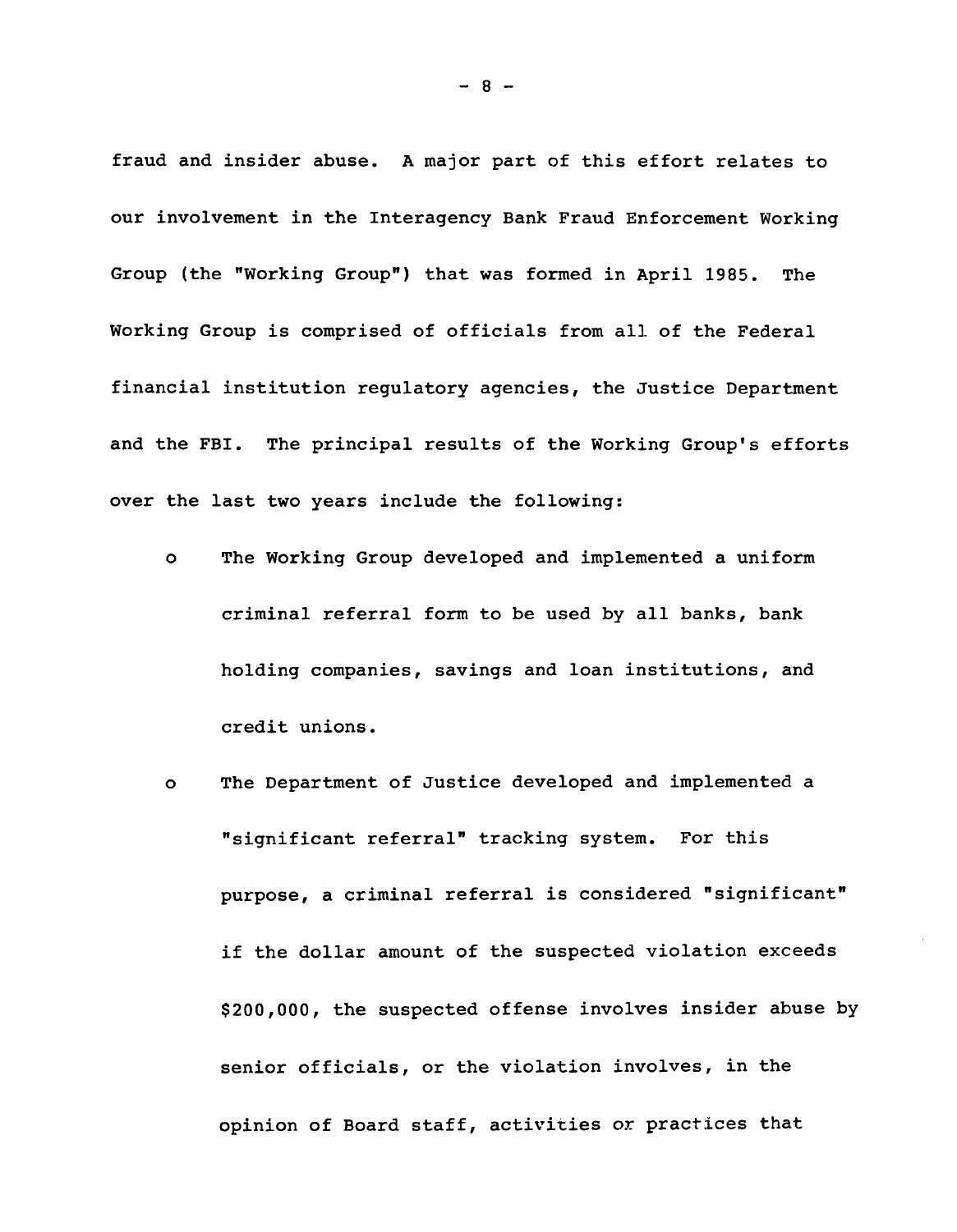affect the integrity of the supervisory process or otherwise have nationwide implications. Each significant referral received by the Federal Reserve System is forwarded to the Fraud Section of the Department of Justice for tracking and special attention.

- As a complement to these efforts, the Enforcement Section  $\bullet$ of the Board's Division of Banking Supervision and Regulation developed and implemented an automated system to monitor and track all of the Federal Reserve criminal referrals. Complete access to the Board's criminal referral recordkeeping system is available to all the agencies comprising the Working Group.
- The members of the Working Group developed and  $\mathbf{o}$ distributed lists of key persons to be contacted at the local FBI offices, U.S. Attorney's offices, Federal Reserve Banks, and all district offices of the Comptroller of the Currency, the Federal Deposit Insurance Corporation and Federal Home Loan Bank Board on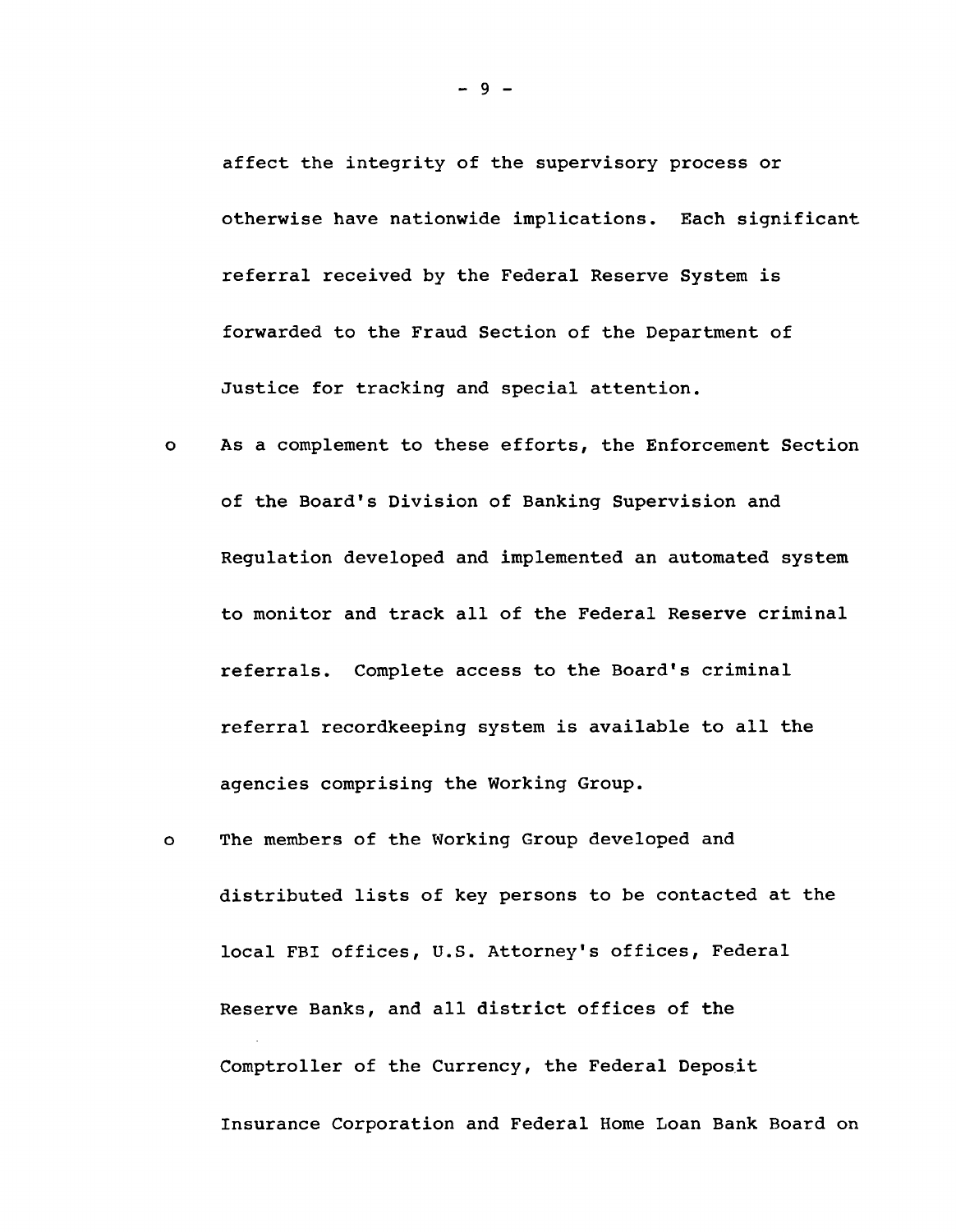matters relating to criminal referrals and bank-related insider abuse and fraud. These lists provide important information for the staffs of the agencies responsible for criminal referral and follow-up.

- $\bullet$ The examiner training programs sponsored by the Federal Financial Institutions Examination Council have been expanded to include extensive instruction on the detection and investigation of insider abuse and misconduct within financial institutions. In addition, the members of the Working Group jointly sponsor white-collar crime seminars with the FBI.
- At the urging of the Working Group, the Attorney General  $\mathbf{o}$ called upon each U.S. Attorney to intensify his or her bank fraud enforcement efforts. In a memorandum distributed in February 1987, the Attorney General asked all U.S. Attorneys to prepare inventories of bank fraud cases involving more than \$100,000 that are pending prosecutive decision or action, to make prompt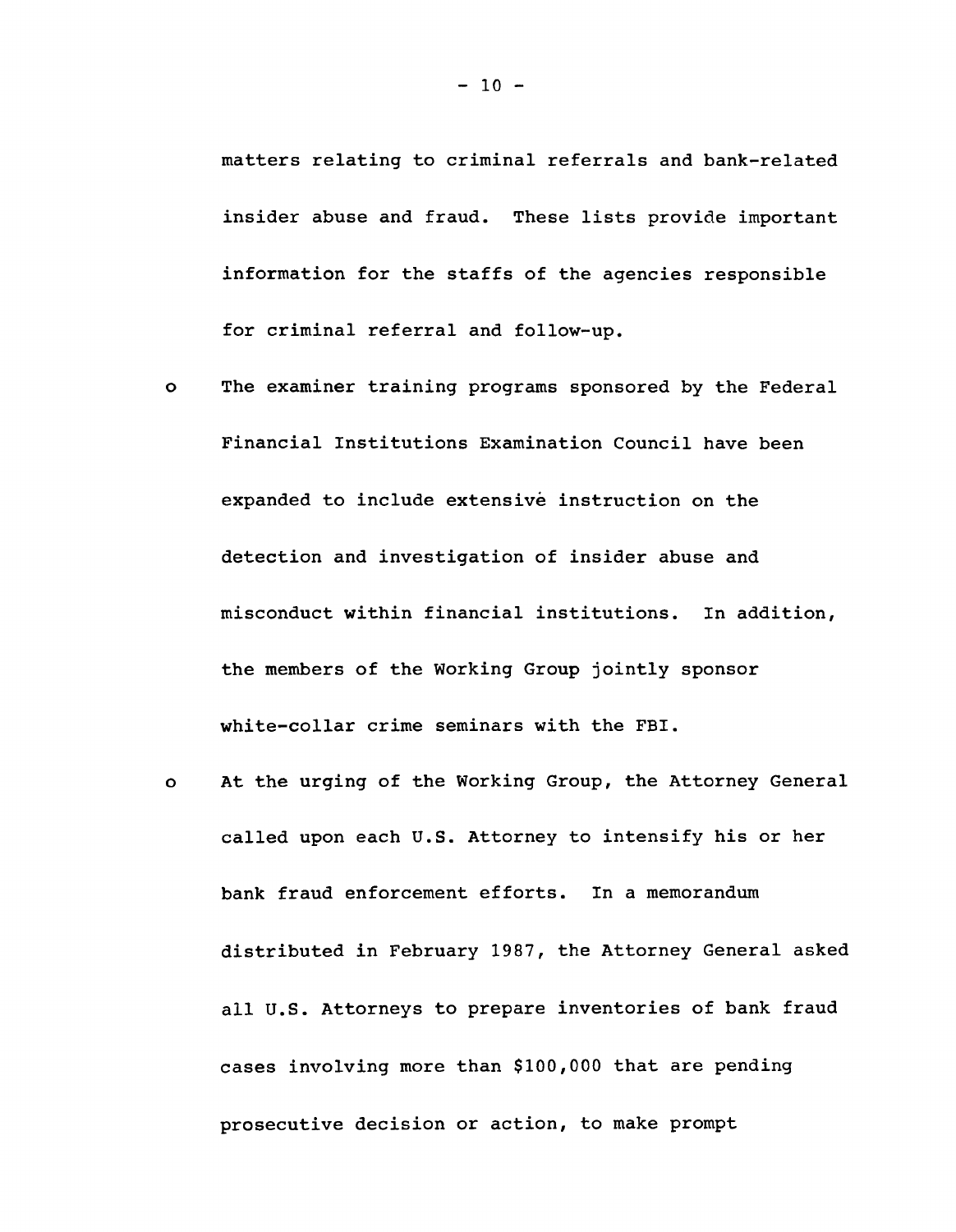prosecutive determinations in those cases ready for decision, and to assign the needed personnel to complete the investigation of open cases with the goal of indictment or declination within nine months.

As part of this overall effort, the Federal Reserve Board has attempted to improve its communication and coordination with the enforcement agencies in this all-important area. I believe we have made considerable progress in strengthening our working relationships with the Department of Justice and the FBI at both the federal and local levels. There is also now, I believe, a better mutual understanding of the procedures and responsibilities of the federal financial institution supervisory agencies and the federal law enforcement agencies.

In addition to these interagency efforts, the Board has sought to enhance its supervisory and enforcement activities regarding insider abuse and misconduct. This is reflected in an increase in the number of formal enforcement actions taken by the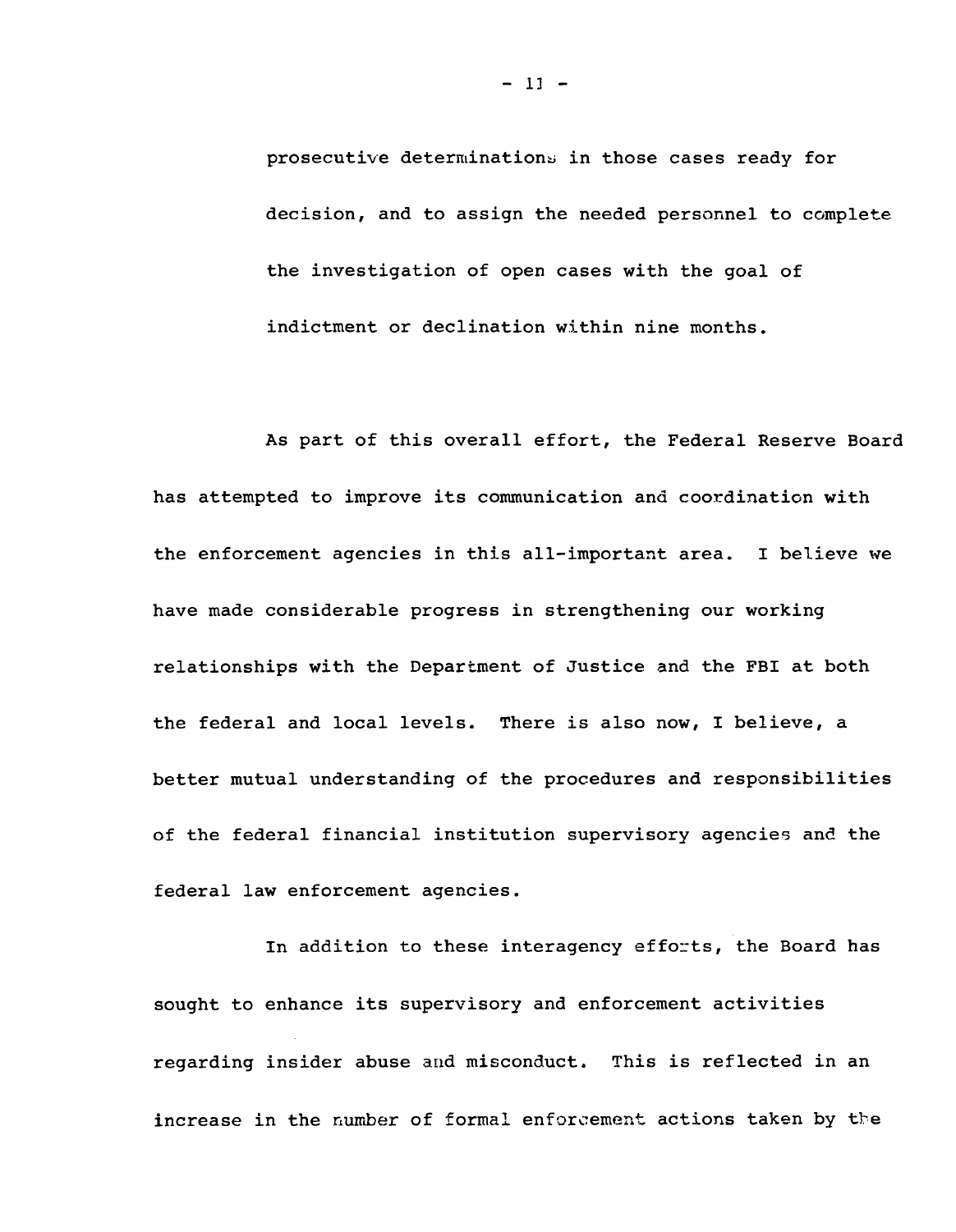Board. In the period 1980-1982, the Federal Reserve System averaged 42 enforcement actions per year; from 1984-1986, the average number of enforcement actions had increased to 177. These figures include actions against state member banks, bank holding companies, and Edge Act Corporations. Moreover, during this period, there has been a significant increase in the number of enforcement orders addressing improper or abusive actions of bank officials. This increase in enforcement actions has occurred across the board -- involving civil money penalties and fines, cease and desist orders, and suspension and removal proceedings against officers and directors.

Board staff members are also working with their counterparts at the other Federal financial institution regulatory agencies to develop a joint legislative proposal for amending the agencies' enforcement statutes. The purpose of the proposal would be to clarify the agencies' authority to obtain reimbursement from individuals who violate applicable banking laws; broaden the agencies powers to issue cease and desist orders; strengthen

 $-12 -$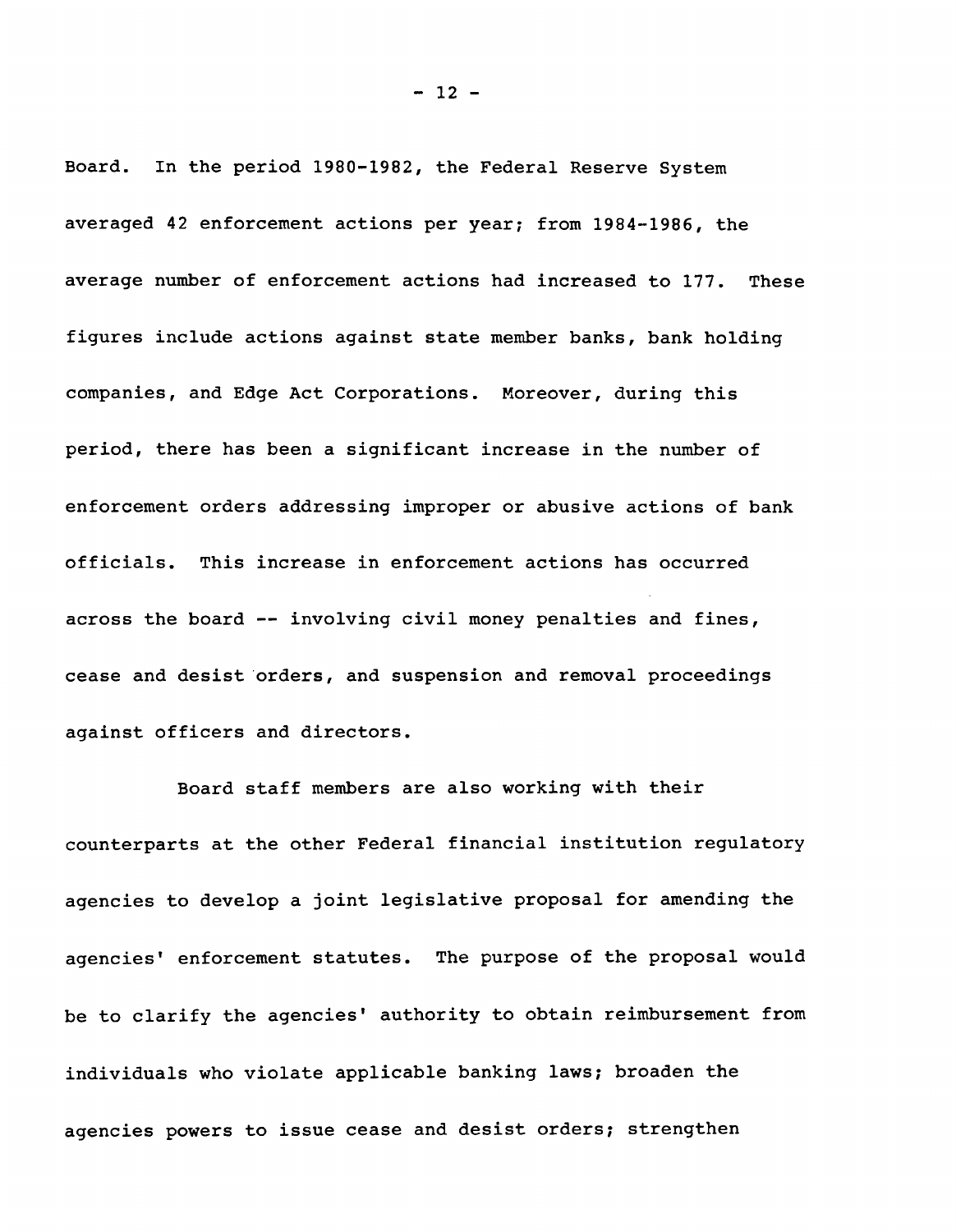removal procedures; and codify existing interpretations of the Right to Financial Privacy Act. We believe these changes would strengthen the agencies' ability to address bank fraud and insider dealings, and it is our hope that a proposal will be ready soon for referral to the Congress.

## Domestic Regulatory Activities

To conclude my testimony, let me describe the range of our domestic activities to fight money laundering in U.S. banks. First, the Federal Reserve provides several government agencies monthly reports on currency flows. These reports supply data on currency sent into and out of each of the 37 Federal Reserve offices. The purpose of the report is to establish payment patterns throughout the U.S. so that marked deviations in normal patterns can be identified and enforcement resourses more efficiently deployed.

In addition, Reserve Banks provide currency shipping and receiving data to government agencies covering cash flows between the Federal Reserve and a particular depository institution which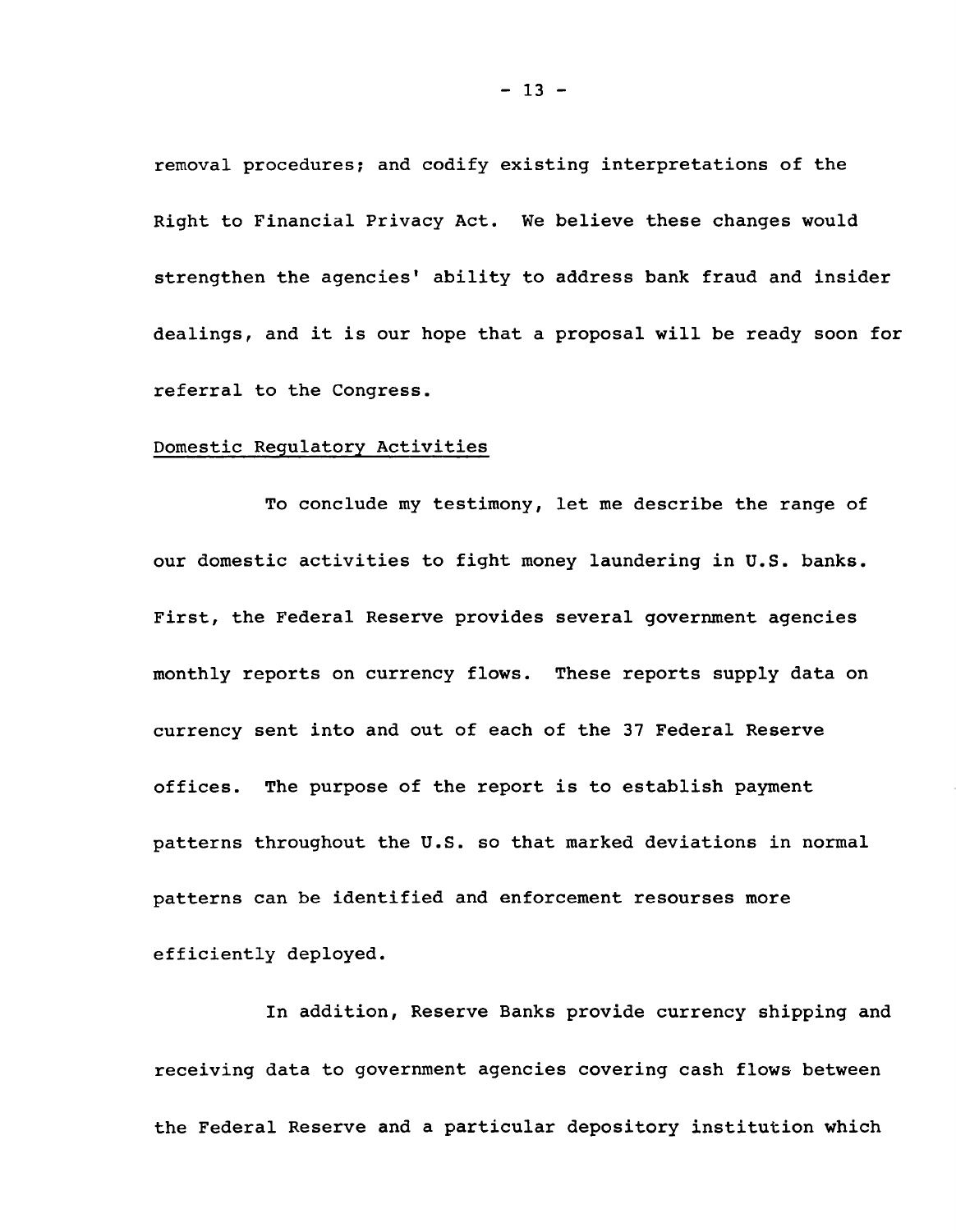is ordering or depositing cash. That information also is useful in establishing marked deviations in normal depositing and ordering patterns. The Federal Reserve is fully cooperative in responding to any requests for data of this type.

## Examinations

The Board believes that the most effective way to ensure that banks are meeting the recordkeeping and reporting requirements of the Bank Secrecy Act is to conduct on-site examinations. The Federal Reserve has developed detailed examination procedures in this area and has held special training sessions for examiners as well as bankers. It is our policy to review compliance with the Bank Secrecy Act at each examination of a state member bank or Edge Act Corporation. In 1986, 844 such examinations were conducted and through the first quarter of 1987 an additional 227 examinations were completed. The number and intensity of our reviews of currency reporting requirements have increased steadily in the past five years.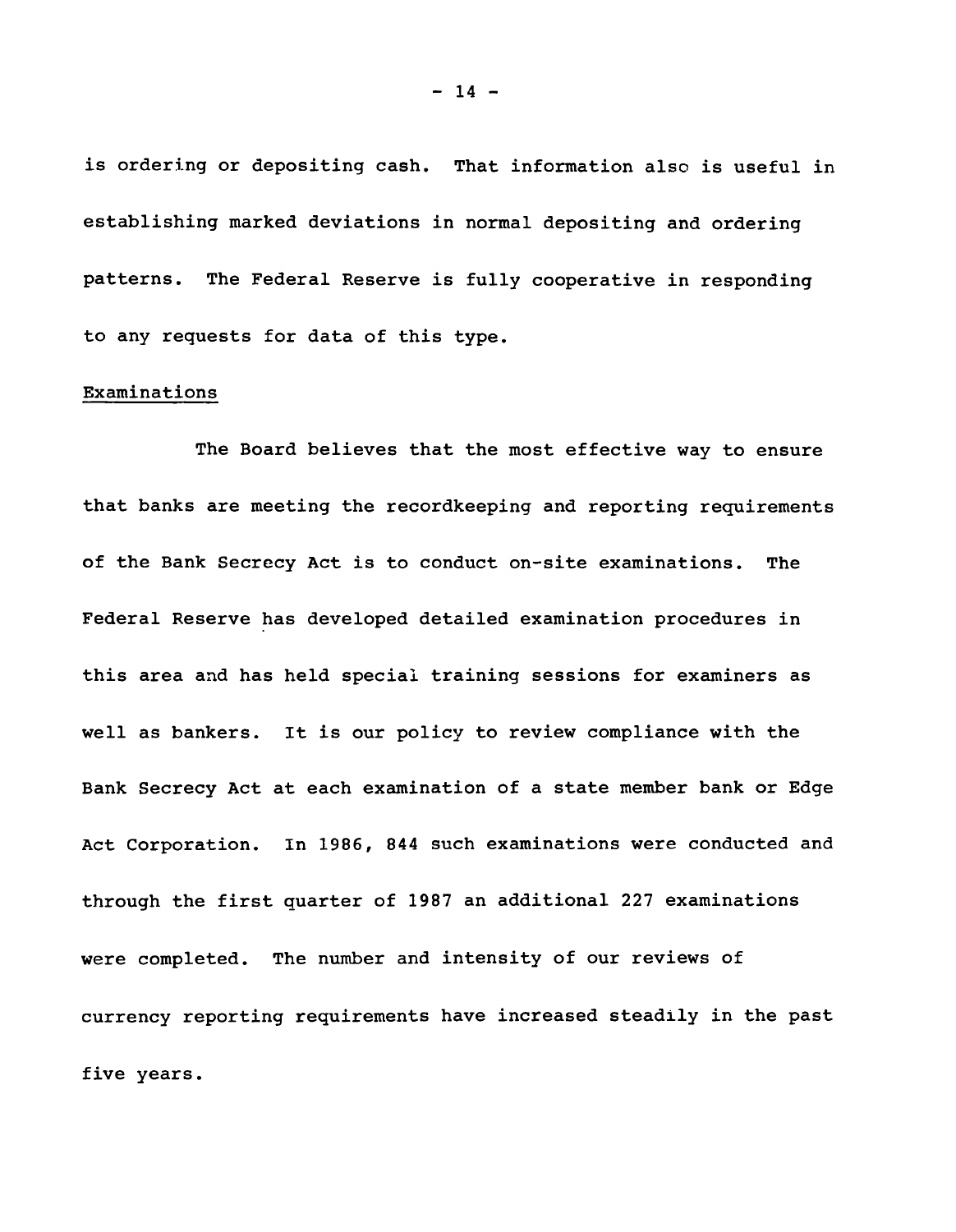During the period covered by these examinations deficiencies were discovered in 256 banks. These deficiencies included failure to file currency transaction reports, filing incomplete or inaccurate currency transaction reports, improper maintenance of exemption lists, and poor recordkeeping practices. In all cases, the banks have been required to initiate corrective action and in 16 cases the violations resulted in our forwarding details to the Justice Department for further review. Of course, as a matter of policy, every violation is reported to the Department of Treasury on a quarterly basis.

While considerable effort has been expended in recent years to ensure that adequate and in-depth examinations are being conducted, the Federal Reserve reviews on a regular basis its practices and procedures in an effort to strengthen its oversight activities. In addition, as already noted, the Federal Reserve actively participates in the Bank Secrecy Act Interagency Working Group that is chaired by the Treasury Department. This working group has developed new procedures that are designed to assist in

**- 15 -**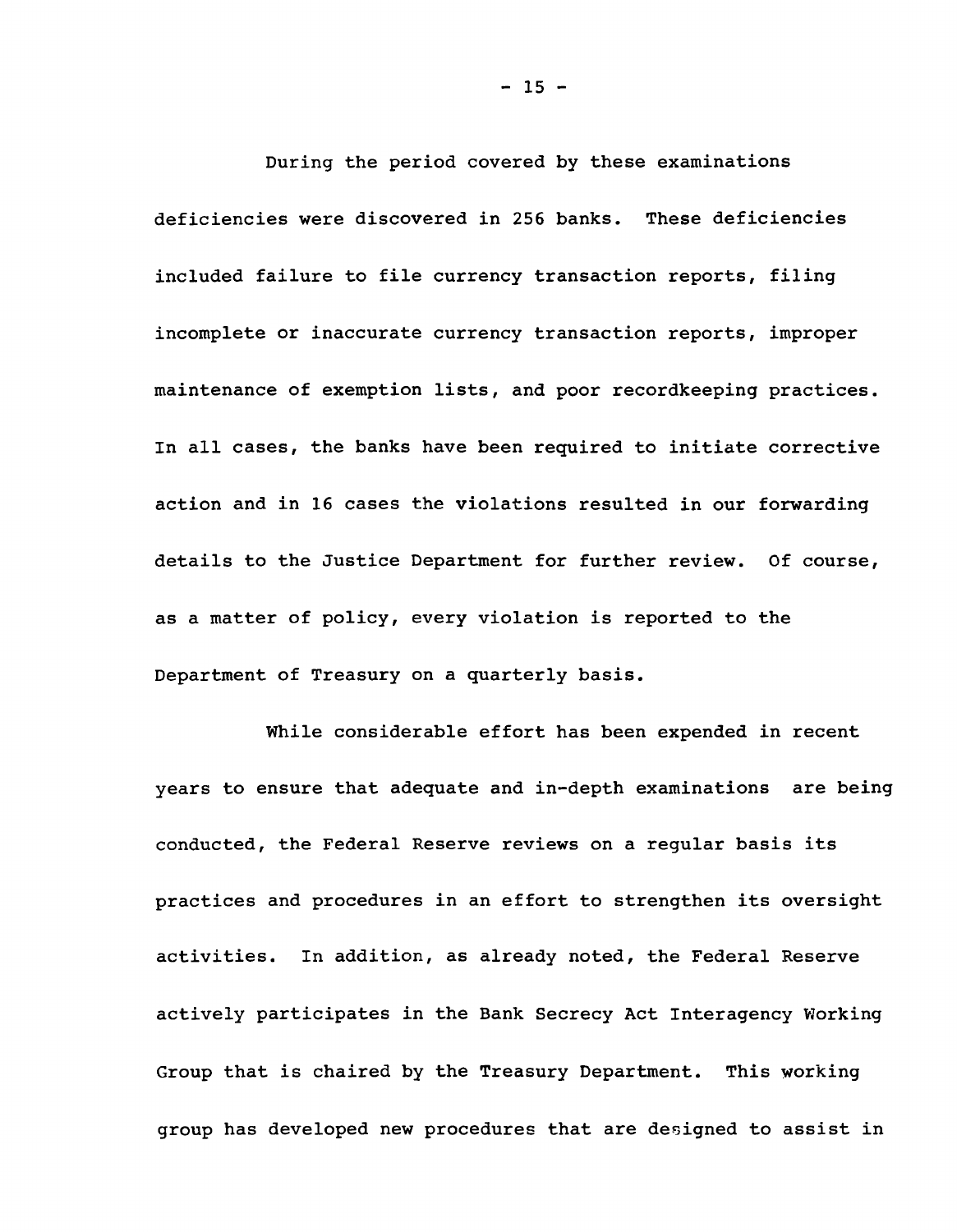detecting violations of law. These procedures are currently in the process of being integrated into our examination instructions.

#### Regulation

Pursuant to the Anti-Drug Abuse Act of 1986, the Federal banking agencies have developed regulations that require banks to establish and maintain procedures to ensure compliance with the Bank Secrecy Act. The Federal Reserve published its regulations for this purpose as amendments to Regulation H on January 27, 1987. These amendments require banks to implement a written program that must be approved by the bank's directors to assure compliance with the recordkeeping and reporting requirements of the Bank Secrecy Act. The compliance program must, at a minimum, include four elements: (i) a system of internal controls; (ii) independent testing for compliance; (iii) designation of individual(s) to be responsible for compliance; and, (iv) appropriate training of employees.

Non-compliance with this regulation will result in the issuance of a cease and desist order. Although no such orders have

**- 16 -**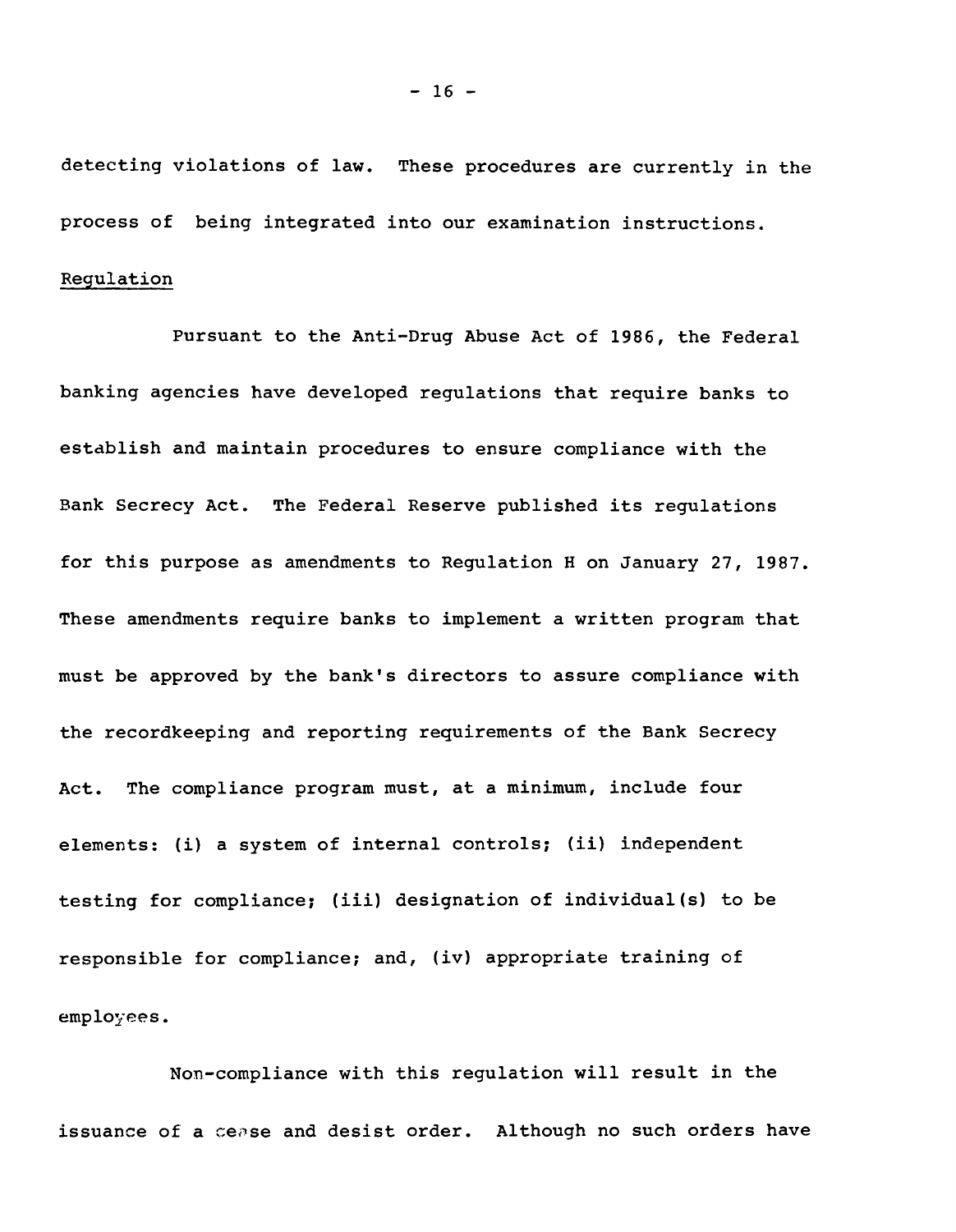yet been issued based on this recently published regulation, the Board has included requirements to strengthen compliance with the Bank Secrecy Act in other formal supervisory actions. Between 1980 and 1986, the Board or the Reserve Banks entered into 165 enforcement orders or agreements with State member banks. Provisions requiring corrective action relative to the Bank Secrecy Act were included in 25 of these enforcement orders.

# Industry Education

In addition to focusing on strengthening regulations and examining procedures, efforts have been directed at educating banks and the public on the requirements of the Bank Secrecy Act and on Federal Reserve policies and procedures regarding currency reporting. Board staff members have participated in seminars and programs intended to educate bankers about the Bank Secrecy Act, especially as it relates to the Regulation H amendments and the requirements for currency reporting. We believe these seminars have been particularly helpful and have achieved a substantial degree of participation among bank managers and compliance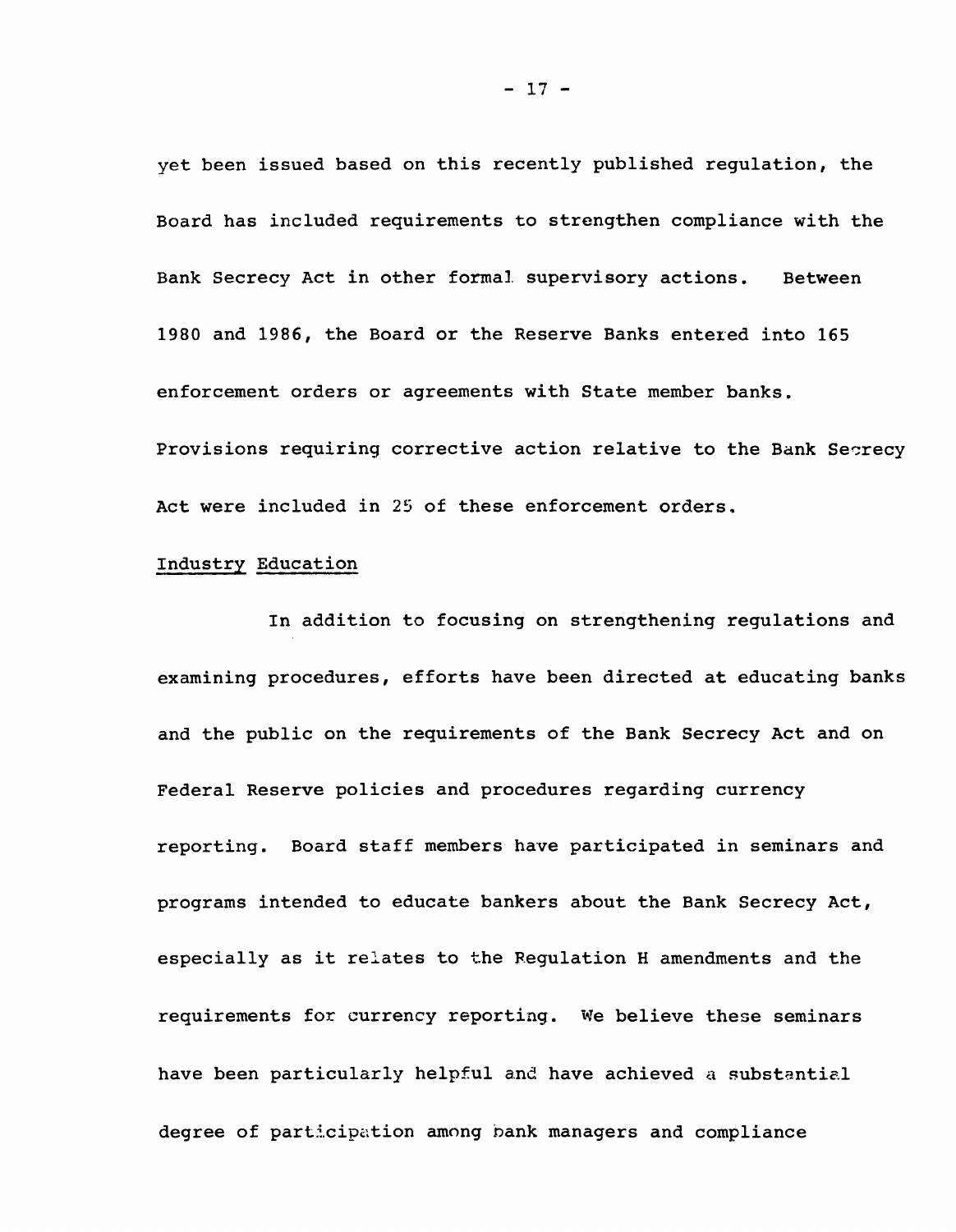personnel. Regional programs conducted though our District banks have also provided opportunities for bank compliance officers to discuss issues and ask questions relating to the Bank Secrecy Act.

In order to provide assistance and guidance for state member banks in developing compliance programs, the Federal Reserve has developed and issued guidelines and sample documentation. These materials have been widely distributed and, we understand, have been particularly useful to banking organizations in developing compliance programs.

## Applications

Any banking organization or bank holding company making application to the Federal Reserve receives a careful scrutiny to determine whether the organization is in compliance with the currency recordkeeping and reporting requirements of the Bank Secrecy Act. When violations exist, procedures require that a thorough analysis be performed that looks carefully at the nature of the violations, efforts taken by the Bank to cure the deficiencies, and procedures developed to prevent any future

**- 18 -**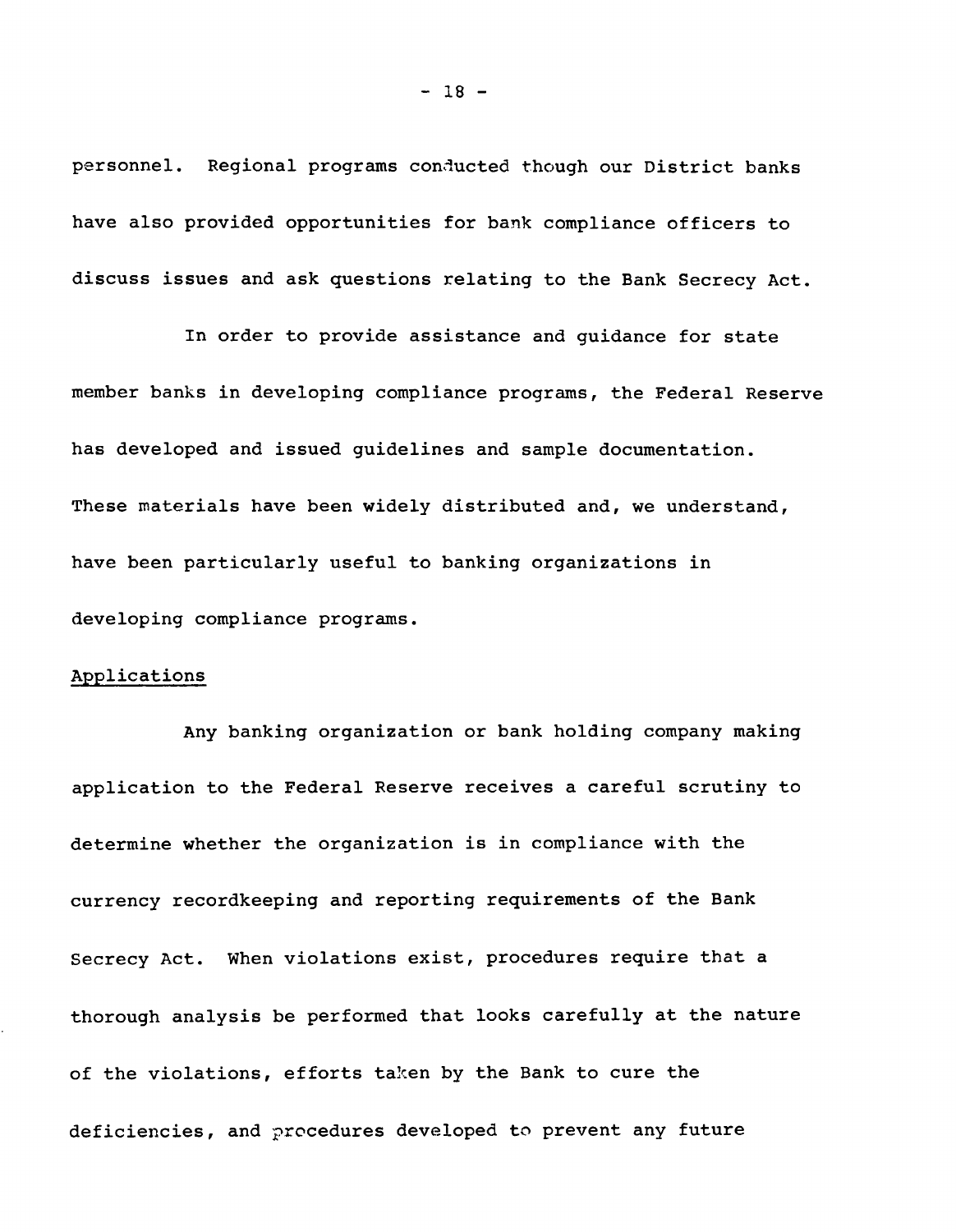occurrence. Applicants are required to provide detailed responses on the cause of the violations and to submit copies of their compliance programs, and procedures, and their related internal audit reports. Normal processing of any application is suspended until all questions relating to Bank Secrecy Act compliance are fully resolved. From the beginning of 1985 through May, 1987, 125 applications involved issues relating to Bank Secrecy Act compliance. In 25 of these cases, resolution of the compliance problems resulted in a delay in the processing of the application beyond the normal 60 day period.

Those cases that involve serious issues of noncompliance and that can not be resolved by furnishing additional information may require a special examination. These examinations are conducted either by the Federal Reserve or the regulatory agency responsible for the primary supervision of the applicant banking organization. No action is taken on any application until satisfactory compliance is demonstrated and any associated issues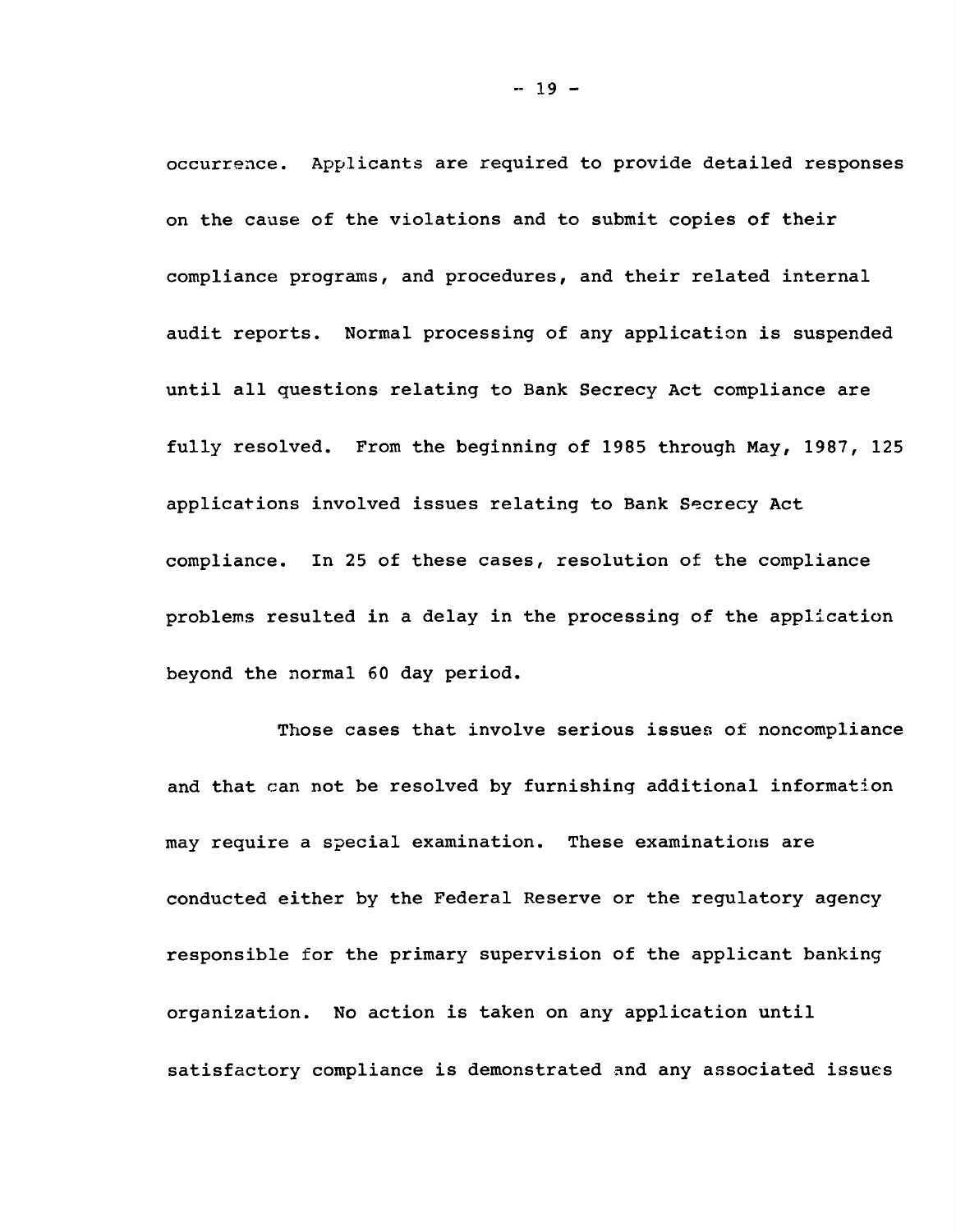are resolved. An ongoing investigation by any law enforcement agency, would also suspend processing of the application.

# Conclusions

The Federal Reserve shares this Committee's concern that banking organizations not be used to launder funds or participate in other illegal or improper activities. To this end, we have devoted considerable effort and resources to monitor State member banks compliance with the Bank Secrecy Act and the Anti-Drug Abuse Act of 1986. We have tightened our examination procedures, put in place policies for carefully reviewing a bank's compliance record at the time an application is made, and taken steps to ensure that criminal referrals are made in a timely fashion with appropriate follow-up. The Federal Reserve has also contributed to banker educational programs and provided guidance to banking organizations for complying with the Bank Secrecy Act. Finally, we are pursuing cooperative efforts on the international level that we hope will heighten awareness of the need to strengthen supervisory and enforcement activities worldwide.